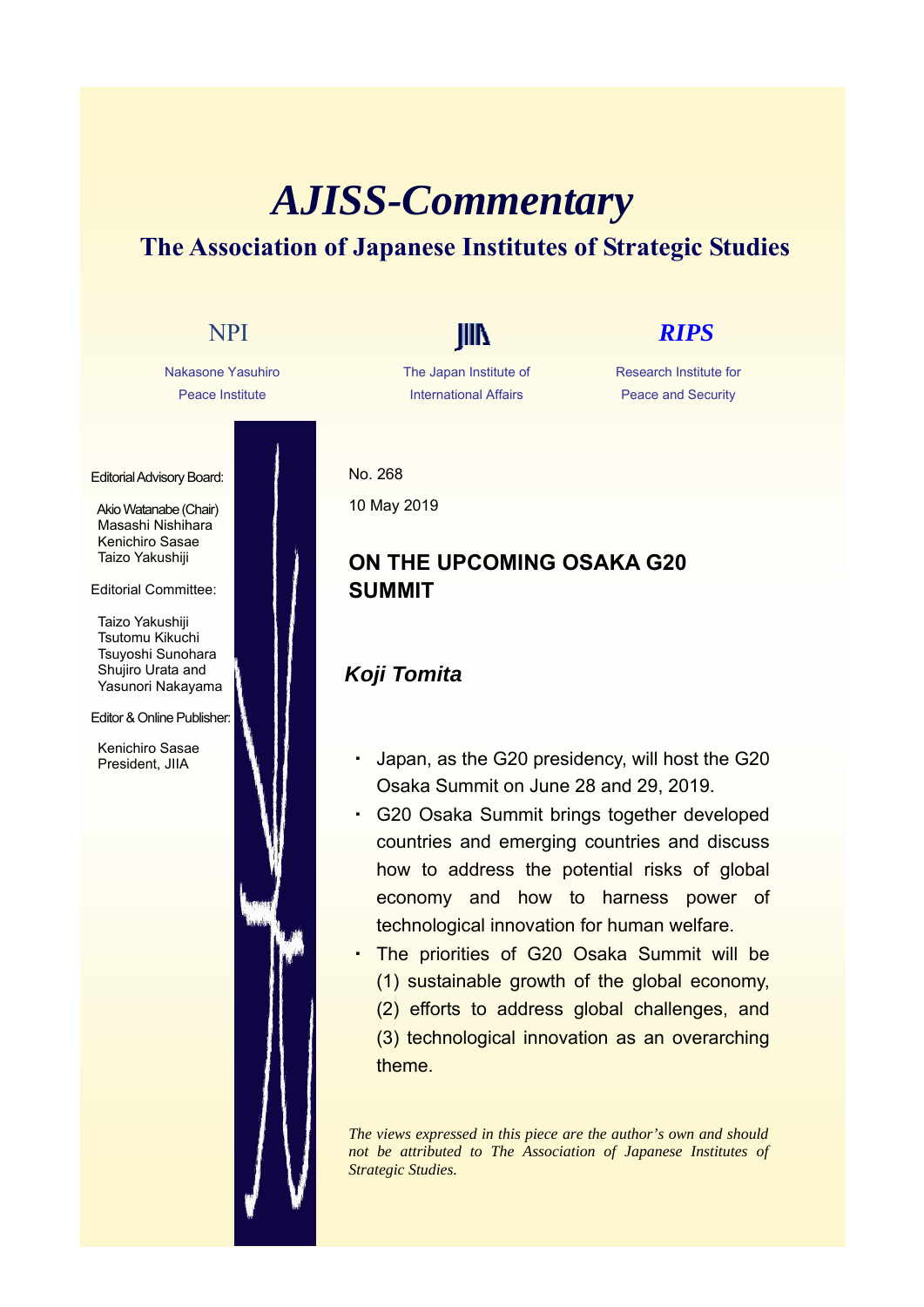Japan has assumed the G20 presidency for the first time and will host the G20 Osaka Summit on June 28 and 29, 2019. G20, as the "premier forum for international economic cooperation," brings together many developed countries and emerging countries with growing presence in the international economy.

Looking back on the history, the G20 process started as a crisis management exercise in the wake of the Lehman Shock. Since then the global economy has enjoyed relative calm, but now downturn risks are observed. How to prevent those risks will be a key challenge for Osaka. Furthermore, the future of the global economy is uncertain as the progress in transformative technologies such as IOT and AI is bringing about tremendous change to human life. With these backgrounds, this article illustrates the priorities of the G20 Osaka summit, as a preliminary observation in its preparation process; first, the G20 efforts to achieve sustainable growth of the global economy; secondly, the wide ranging efforts to address global challenges; and finally, how to harness the power of technological innovation as an overarching theme.

Firstly, sustainable growth in the global economy is one of the priority areas of G20 discussions. As was mentioned earlier, the current economic situation is nothing comparable to those in 2008, but if the situation turns for the worse, the G20 leaders need to be ready to respond effectively. Their vigilance should also be accompanied by efforts to remove the existing uncertainties. In this context, one of the most urgent tasks facing the G20 members is to regain confidence in the multilateral trading system given the fact that trade tensions have started to weigh heavily on prospects for growth.

In this context, the reform of the WTO remains an important priority for Osaka. Although the G20 is not a negotiating forum, the G20 can and should provide strong political impetus for a better functioning WTO, attuned to rapidly changing global trading environments such as explosive growth in e-commerce. System reform needs to be underpinned by efforts to tackle persistent market-distorting trading practices. Representing 80% of the global economy, the G20 members have to assume special responsibility by keeping their markets open and refraining from having recourse to such practices.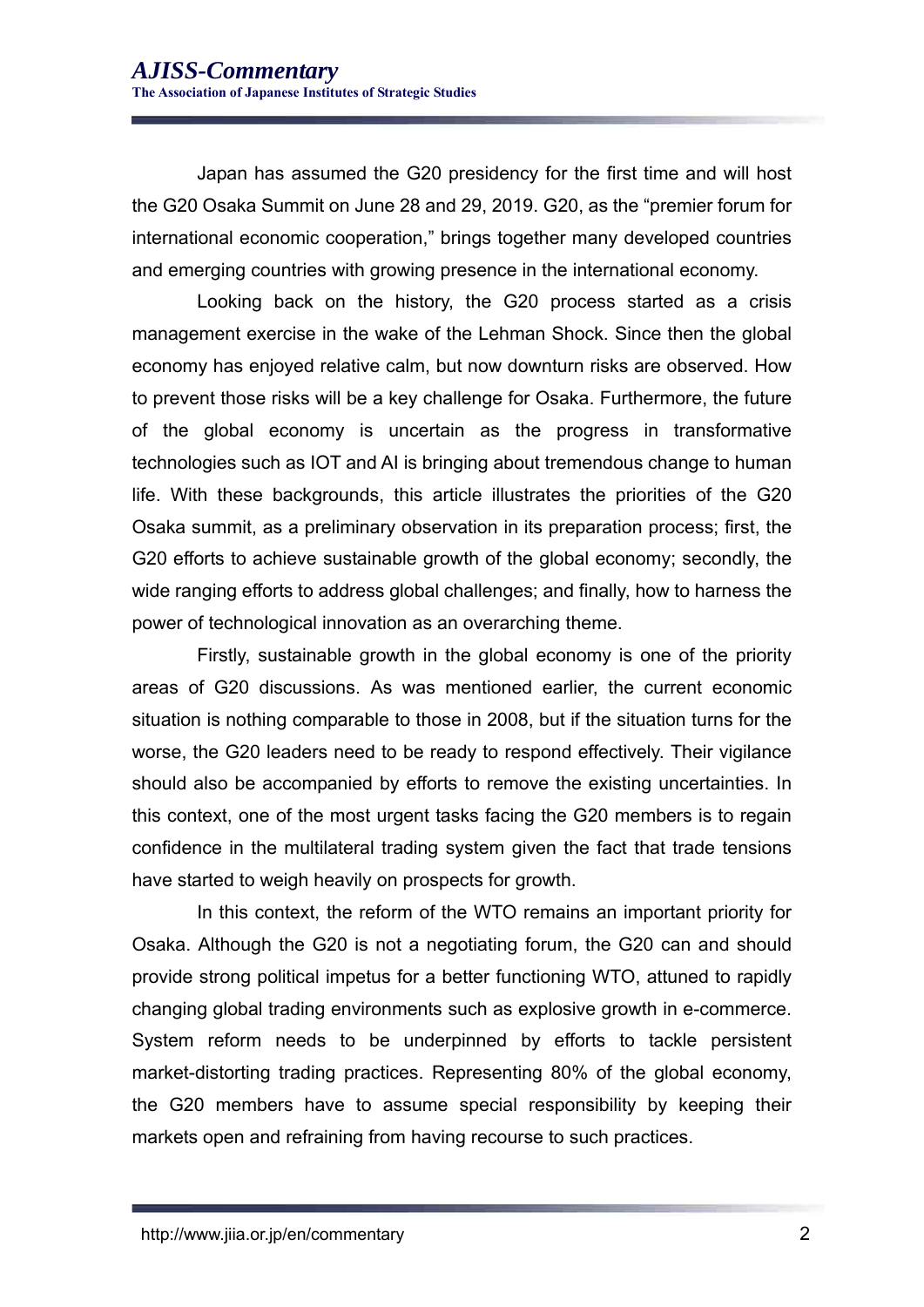In addition, in Osaka, women's empowerment remains a key priority in the agenda building on the previous efforts by the G20 for more equitable and inclusive growth, Japan aims to promote efforts for improved labor participation by women, as well as measures to foster environments conducive to greater empowerment, including education and entrepreneurship. Population aging will be introduced to G20 debates as another important issue to be solved for more inclusive growth. Despite very divergent demographic profiles, there has been strong support among the G20 members to deepening the discussions on this subject.

The second point relates to the G20 efforts to address global challenges such as climate change and energy transition, international health, marine plastic litter, anti-corruption, immigration and migration, the whole development agenda enumerated in the SDGs. In this area, the discussions in the previous summits will provide an important foundation for Osaka. On the SDGs, G20 has produced an annual update on G20s' collective efforts in implementing SDGs. This year's update will be designed to contribute to the high-level discussion of the United Nations in September. On quality infrastructure, guidance from the past G20 work will be taken into consideration in seeking to elaborate a set of principles which includes elements such as transparency, openness, economic efficiency in view of life-cycle cost and debt sustainability. The unique challenges facing Africa also remains an important concern, and the G20 will provide useful inputs to TICAD 7 hosted by Japan in August this year. The issue of climate change will be one of the key challenges for the Japanese chair because the G20 has failed to find a unanimous voice in recent times. Japan believes this area requires pragmatic debates to find common ground for concerted actions among the G20 members. Last but not least, on the problem of marine plastic litter, Japan would like to set forth effective international measures to tackle this problem.

Finally, innovation is a crosscutting and overarching theme for the Osaka Summit. As was noted earlier, ICT is transforming global trade and finance. Technological innovation can play in global efforts to overcome wide-ranging economic and social challenges, from population aging to climate change. On